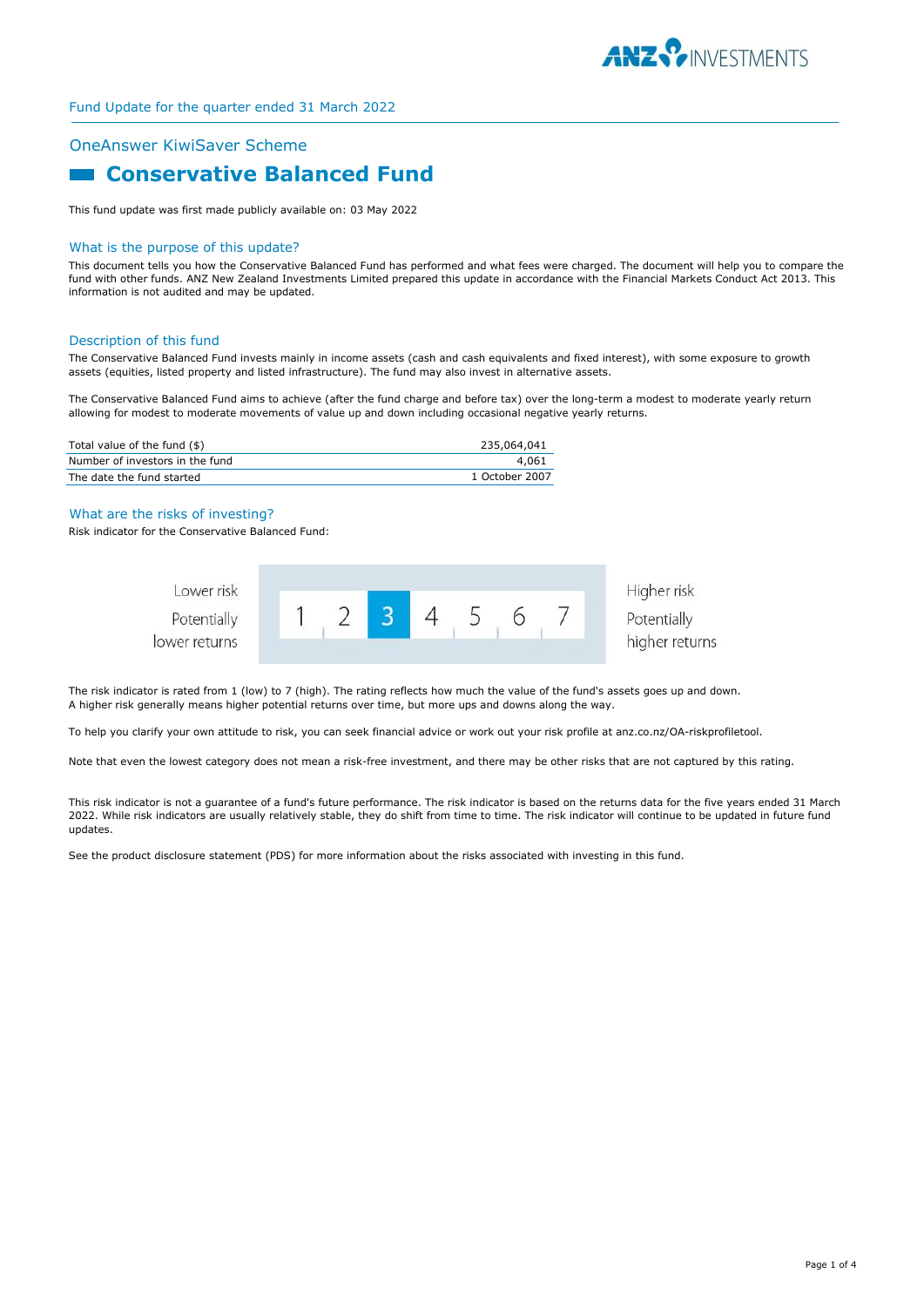# How has the fund performed?

|                                               | Average over past |           |  |
|-----------------------------------------------|-------------------|-----------|--|
|                                               | five years        | Past year |  |
| Annual return                                 |                   |           |  |
| (after deductions for charges and tax)        | 4.47%             | 0.87%     |  |
| Annual return                                 |                   |           |  |
| (after deductions for charges but before tax) | 5.31%             | 0.89%     |  |
| Market index annual return                    |                   |           |  |
| (reflects no deduction for charges and tax)   | 5.42%             | 0.77%     |  |

The market index annual return is calculated using the target investment mix and the indices of each asset class.

Additional information about the market index is available in the statement of investment policy and objectives on the offer register at www.discloseregister.companiesoffice.govt.nz.



## **Annual return graph**

This shows the return after fund charges and tax for each of the last 10 years ending 31 March. The last bar shows the average annual return for the last 10 years, up to 31 March 2022.

**Important:** This does not tell you how the fund will perform in the future.

Returns in this update are after tax at the highest prescribed investor rate (PIR) of tax for an individual New Zealand resident. Your tax may be lower.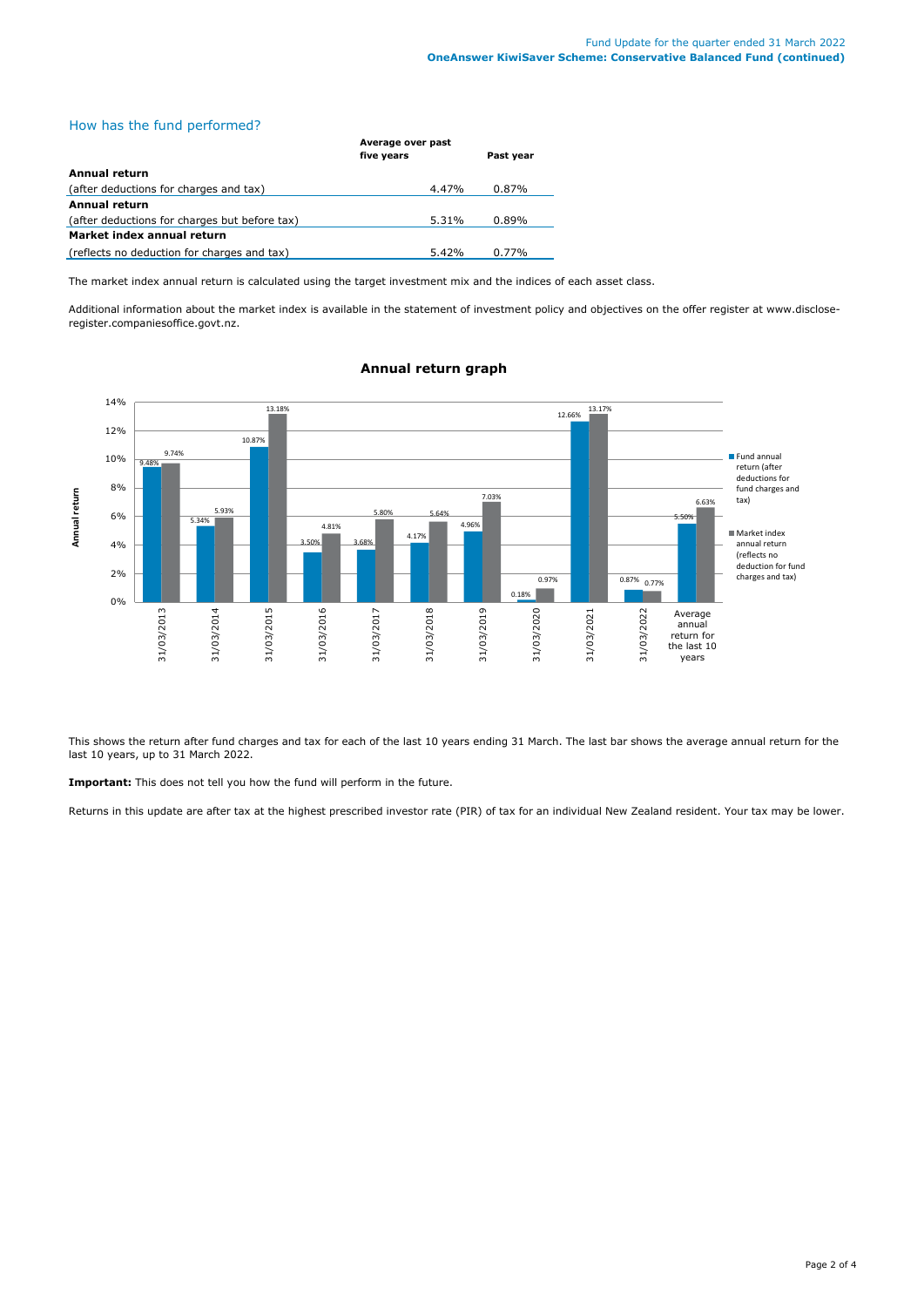# What fees are investors charged?

Investors in the Conservative Balanced Fund are charged fund charges. In the year to 31 March 2021 these were:

|                                             | % of net asset value |
|---------------------------------------------|----------------------|
| Total fund charges <sup>1*</sup>            | $0.90\%$             |
| Which are made up of:                       |                      |
| Total management and administration charges | $0.90\%$             |
| Including:                                  |                      |
| Manager's basic fee                         | 0.85%                |
| Other management and administration charges | 0.05%                |
| Total performance based fees                | $0.00\%$             |
|                                             |                      |

|                             | Dollar amount per investor |
|-----------------------------|----------------------------|
| <b>Other charges</b>        |                            |
| Membership fee <sup>2</sup> | \$18                       |

\*The manager expects that the fund charges for the next scheme year will be less than the fund charges disclosed in this fund update because the manager's basic fee was reduced effective 30 September 2021 from 0.85% to 0.70% per year.

Investors are not currently charged individual action fees for specific actions or decisions (for example, for withdrawing from or switching funds). See the PDS for more information about Scheme fees.

Small differences in fees and charges can have a big impact on your investment over the long term.

## Example of how this applies to an investor

Sarah had \$10,000 in the fund at the start of the year and did not make any further contributions. At the end of the year, Sarah received a return after fund charges were deducted of \$87 (that is 0.87% of her initial \$10,000). Sarah also paid \$9.00 in other charges. This gives Sarah a total return after tax of \$78.00 for the year.

## What does the fund invest in?

#### **Actual investment mix<sup>3</sup> Target investment mix<sup>3</sup>**

This shows the types of assets that the fund invests in. This shows the mix of assets that the fund generally intends to invest in.